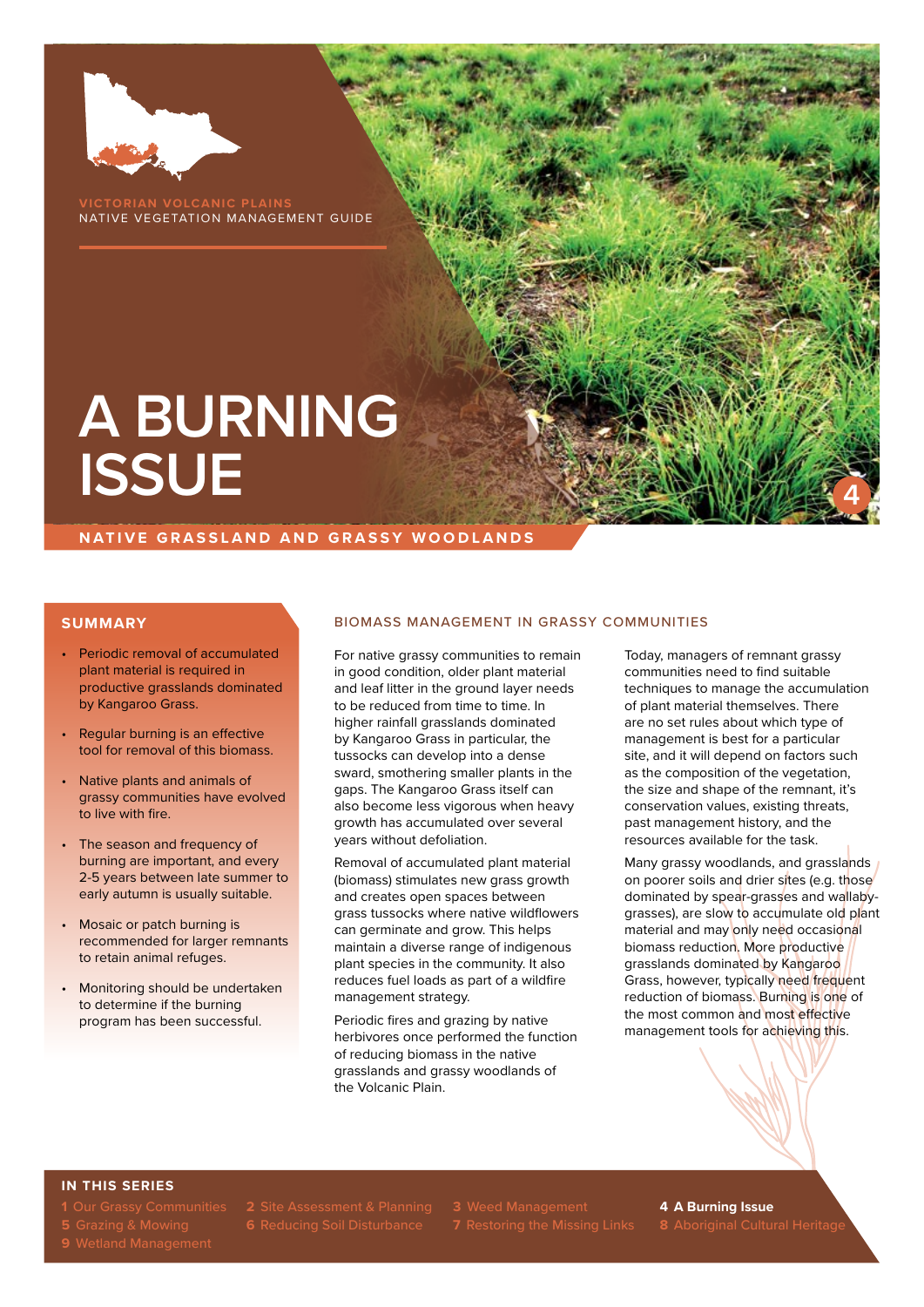# **A BURNING ISSUE**

## **NATIVE GRASSLAND AND GRASSY WOODLANDS**

### WHY USE FIRE FOR BIOMASS MANAGEMENT?

Native grasslands in good condition often have a history of regular burning. For example, many roadside reserves that have often been burnt by local fire brigades for fire prevention purposes are of good quality, with numerous indigenous plant species present.

Regular burning on these roadsides has maintained an open grassland structure with scattered grass tussocks and ample inter-tussock space. An open structure reduces shading and provides suitable conditions for germination and establishment of seedlings of other plants.

Fire has been a part of the Australian land-scape for hundreds of years. Native plants and animals that live in grasslands have evolved to tolerate fire and in some cases fire is actually required to stimulate new plant growth.

Most indigenous perennial plant species in grasslands will grow again soon after the above -ground stem and leaves are destroyed. Many of the forbs have bulbs, tubers or corms that are protected beneath the ground, while most grasses can re-sprout from buds hidden inside the dense tussocks. Some species also regenerate from seed after burning.

On the other hand, many exotic weed species, particularly annual weeds, are not adapted to fire. Regular burning can therefore be used in some cases as a method of weed control.

Burning, if carried out carefully, also has the advantage of being less likely to introduce or spread weeds than other biomass reduction techniques. For example, grazing and mowing have a higher risk of creating soil disturbance and livestock manure elevates soil nutrient levels. Weed seeds can also be carried on livestock and on mowing machinery.

*Burning is less likely to introduce " weeds than other methods of biomass management*

*"*

When using fire as a biomass management tool it is necessary to consider what time of year you burn and how often.

### WHEN SHOULD BURNING TAKE PLACE?

The time of year a burn is conducted is very important and the timing will depend on the component plant and animal species, the outcome you are trying to achieve, and the prevailing conditions.

In grasslands of reasonably good quality (i.e. that have a variety of indigenous plant species and are not too weedy), the most important consideration is to allow for the reproductive patterns of the indigenous plants and animals. For example, plants need time to flower and set seed, and the seeds need time to germinate. The seedlings then need to grow and survive to maturity.

If a fire repeatedly occurs during any one of these stages, new individuals will not enter the population and eventually the population will decline. Likewise, with animals, burning should occur at a time when they are not breeding and when the offspring have had a chance to grow.

A late summer to early autumn burn is generally considered most suitable as it avoids the reproductive cycle of most plants and animals.

Many of the indigenous forbs have died down by then with their roots or bulbs protected beneath the soil. Usually at this time of year the soil is hard and dry with cracks that offer protection for small animals during the fire.

Where conditions allow, an occasional early spring burn in weedier grasslands can help reduce the cover of cool-season annual weeds before they set seed. But regular late summer to early autumn burns also help to reduce the overall weed cover anyway, particularly if followed up with targeted application of herbicide on post-fire regrowth.

The way a burn is conducted is especially relevant for fauna. Ideally, in a larger grassland remnant, burning would be done in patches with some areas left unburnt each time. Burning in a patchy or mosaic pattern retains some habitat in which animals can shelter from the fire and predators.

BELOW: Low intensity fire

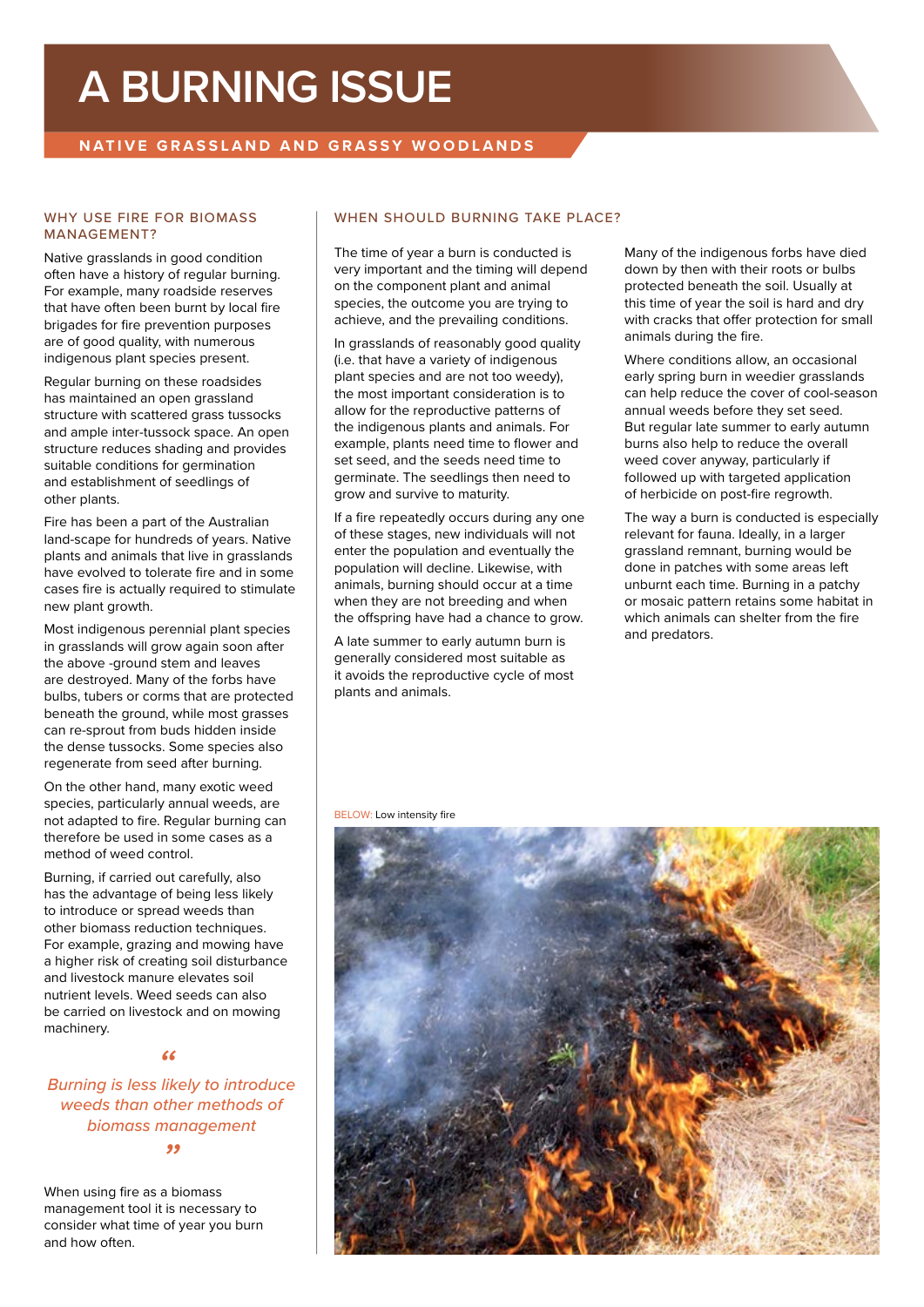# **A BURNING ISSUE**

## **NATIVE GRASSLAND AND GRASSY WOODLANDS**

### HOW OFTEN SHOULD BURNING OCCUR?

In a productive grassland dominated by Kangaroo Grass, burning should be carried out every two to fire years.

More often than that and you may start to see a loss of indigenous plant and animal species because they haven't had the opportunity to complete their life stages and reproduce successfully.

On the other hand, if you leave it too long the grass tussocks, particularly Kangaroo Grass, can become so dense that they smother the smaller herbaceous plants that usually grow in the inter-tussock spaces. For a grassy woodland, a burning interval of every six or seven years is generally sufficient. More frequent burning in woodlands can inhibit the regeneration of trees and shrubs.



ABOVE: Mat Rush reshooting after a burn



ABOVE: Roadside burn

### **WHO CAN CARRY OUT THE BURNS?**

For safety reasons many restrictions are placed on the burning of vegetation, so please consult the Country Fire Authority or your local Council for more information before commencing.

Burning grasslands also requires a number of resources and specialised equipment. If you do not have these yourself then have a chat with your local Council and local CFA brigade who may be able to assist.

### MONITORING THE BURNING PROGRAM

Each grassland or grassy woodland remnant is different, so regular monitoring is essential to determine whether the burning program you are implementing is having positive results and achieving your aims. For example, has the burning created gaps between the grass tussocks? Have other indigenous plants begun to grow in the gaps? Are any threatened plant species that were there still surviving at the site? Are there more or fewer weeds than before?

If you think you should change the existing management regime of your grassy community, make sure you make any changes gradually and regularly check on what happens. If your grassland has been grazed in the past but not burnt for a long time, trial small areas of burning first (exclude grazing from the burnt patches). It is generally considered not good practice to introduce livestock grazing to grasslands that have been regularly burnt but not grazed in the past.



ABOVE: A slashed firebreak